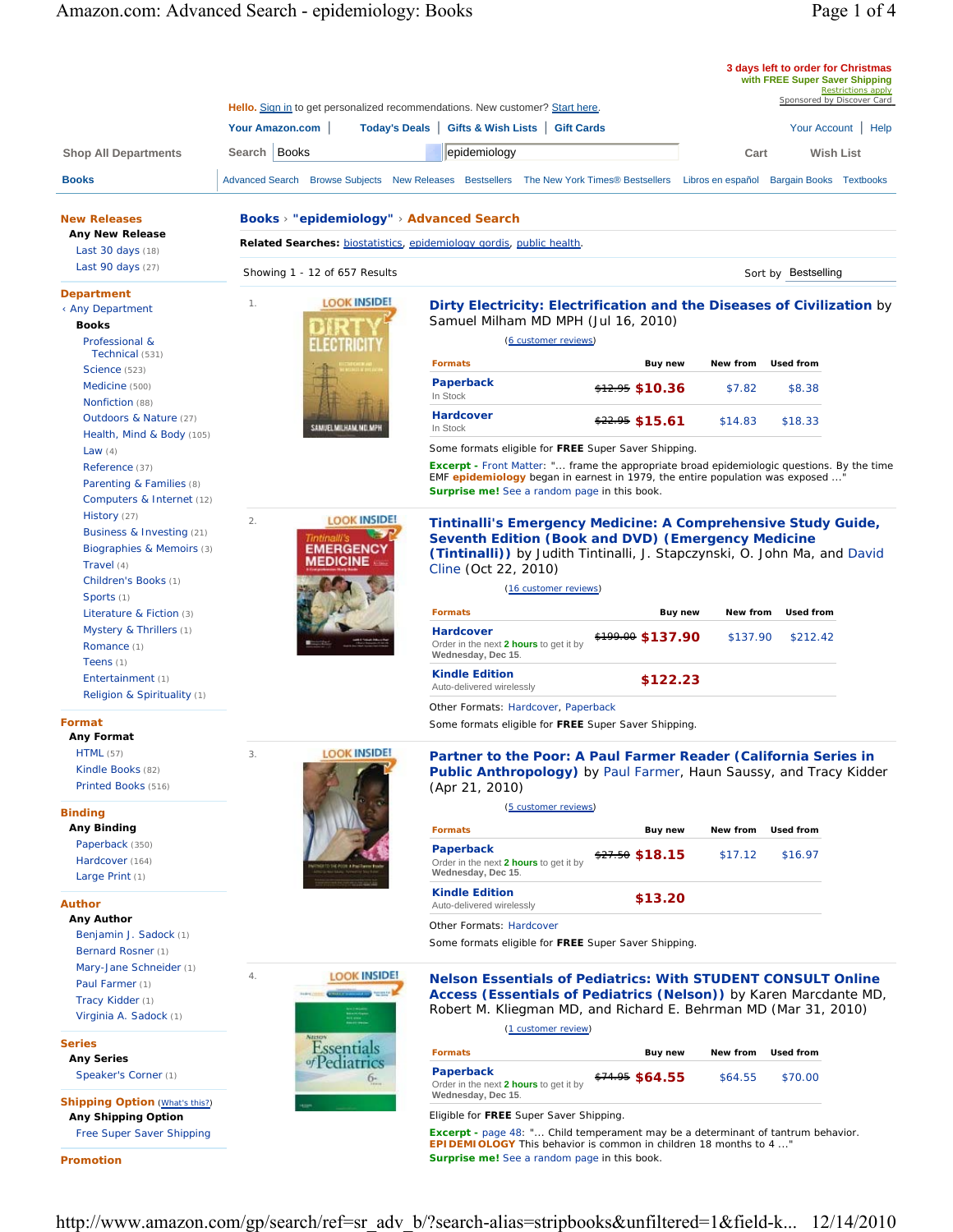| Bargain Books (8)                                                          | 5. | <b>LOOK INSIDE!</b>                            | Handbook of Fractures by Kenneth Egol, Kenneth J. Koval, and<br>Joseph D. Zuckerman (Mar 29, 2010)                                                                                                                                                                                  |                                                                      |  |  |
|----------------------------------------------------------------------------|----|------------------------------------------------|-------------------------------------------------------------------------------------------------------------------------------------------------------------------------------------------------------------------------------------------------------------------------------------|----------------------------------------------------------------------|--|--|
| <b>Avg. Customer Review</b><br>Any Avg. Customer Review                    |    |                                                | (13 customer reviews)                                                                                                                                                                                                                                                               |                                                                      |  |  |
| <b>****</b> & Up (68)                                                      |    | <b>TRACTURES</b>                               | <b>Formats</b><br><b>Used from</b><br>Buy new<br>New from                                                                                                                                                                                                                           |                                                                      |  |  |
| <b>ANXING &amp; Up (76)</b>                                                |    |                                                | <b>Paperback</b>                                                                                                                                                                                                                                                                    |                                                                      |  |  |
| <b>RAMMA &amp; Up (77)</b><br><b>AMERICA &amp; Up (79)</b>                 |    |                                                | <del>\$69.95</del> \$38.73<br>\$37.75<br>\$37.74<br>Order in the next 2 hours to get it by<br>Wednesday, Dec 15.                                                                                                                                                                    |                                                                      |  |  |
| <b>Condition</b><br><b>Any Condition</b>                                   |    |                                                | <b>Hardcover</b><br>\$69.95<br>Not in stock; order now and we'll<br>deliver when available                                                                                                                                                                                          |                                                                      |  |  |
| <b>New</b> (622)                                                           |    |                                                | Some formats eligible for FREE Super Saver Shipping.                                                                                                                                                                                                                                |                                                                      |  |  |
| <b>Used</b> (357)<br>Collectible (1)                                       |    |                                                | Excerpt - page 48: " 6 Periprosthetic Fractures TOTAL HIP ARTHROPLASTY Femoral<br>Shaft Fractures Epidemiology Intraoperative: There is a 0.8% to 2<br>Surprise me! See a random page in this book.                                                                                 |                                                                      |  |  |
| <b>Availability</b><br>Include Out of Stock                                | 6. | <b>LOOK INSIDE!</b>                            | Hematopathology: Expert Consult - Online and Print by Elaine<br>Sarkin Jaffe MD, Nancy Lee Harris MD, James Vardiman MD, and Elias                                                                                                                                                  |                                                                      |  |  |
|                                                                            |    |                                                | Campo MD (Sep 21, 2010)                                                                                                                                                                                                                                                             |                                                                      |  |  |
| Listmania!                                                                 |    |                                                | <b>Formats</b><br>Buy new<br>New from                                                                                                                                                                                                                                               |                                                                      |  |  |
|                                                                            |    | Hematopathology                                | <b>Hardcover</b><br>$*299.00$ \$278.53<br>\$249.50<br>Order in the next 2 hours to get it by<br>Wednesday, Dec 15.                                                                                                                                                                  |                                                                      |  |  |
|                                                                            |    |                                                | Some formats eligible for FREE Super Saver Shipping.                                                                                                                                                                                                                                |                                                                      |  |  |
| Global health and<br>development: A list by<br>Matias Iberico <sup>v</sup> |    |                                                | Excerpt - page 219: " B-CELL CHRONIC LYMPHOCYTIC LEUKEMIA SMALL<br>LYMPHOCYTIC LYMPHOMA Definition of Disease Epidemiology and Incidence Clinical<br>Features Morphology Morphologic Variants Immunophenotype Prognostic Markers: "<br>Surprise me! See a random page in this book. |                                                                      |  |  |
|                                                                            | 7. | <b>LOOK INSIDE!</b><br><b>ISTRODUCTION TO:</b> | <b>Introduction to Public Health, Third Edition by Mary-Jane</b><br>Schneider (Apr 21, 2010)                                                                                                                                                                                        |                                                                      |  |  |
|                                                                            |    | Public Health                                  | (1 customer review)                                                                                                                                                                                                                                                                 |                                                                      |  |  |
| <b>Emergency Medicine</b><br>Residency Book List: A list                   |    |                                                | <b>Formats</b><br>Buy new<br>New from                                                                                                                                                                                                                                               |                                                                      |  |  |
| by Gaurav Mavinkurve<br>"ggm" <u>l ×</u>                                   |    |                                                | Paperback<br><del>\$84.95</del> \$69.98<br>\$64.98<br>\$54.99<br>Order in the next 2 hours to get it by<br>Wednesday, Dec 15.                                                                                                                                                       |                                                                      |  |  |
| ▶ Create a Listmania! list                                                 |    |                                                | Some formats eligible for FREE Super Saver Shipping.                                                                                                                                                                                                                                |                                                                      |  |  |
| Search Listmania!                                                          |    |                                                | <b>Excerpt - Table of Contents: "  45 Chapter 4 Epidemiology: The Basic</b><br>Science of Public Health"<br>Surprise me! See a random page in this book.                                                                                                                            |                                                                      |  |  |
|                                                                            | 8. | <b>LOOK INSIDE!</b><br><b>Javid L. Dellas</b>  | Fundamentals of Clinical Trials by Lawrence M. Friedman, Curt D.<br>Furberg, and David L. DeMets (Sep 21, 2010)<br>(13 customer reviews)                                                                                                                                            |                                                                      |  |  |
|                                                                            |    | Fundamentals                                   | <b>Formats</b><br>Buy new<br>New from                                                                                                                                                                                                                                               |                                                                      |  |  |
|                                                                            |    | of Clinical Trials<br>4th Edition              | Paperback<br><del>\$69.95</del> \$58.45<br>\$53.45<br>\$56.92<br>Order in the next 2 hours to get it by<br>Wednesday, Dec 15.                                                                                                                                                       |                                                                      |  |  |
|                                                                            |    |                                                |                                                                                                                                                                                                                                                                                     |                                                                      |  |  |
|                                                                            |    |                                                | <b>Kindle Edition</b><br>\$43.17<br>Auto-delivered wirelessly                                                                                                                                                                                                                       |                                                                      |  |  |
|                                                                            |    |                                                | Other Formats: Board book                                                                                                                                                                                                                                                           |                                                                      |  |  |
|                                                                            |    |                                                | Some formats eligible for FREE Super Saver Shipping.                                                                                                                                                                                                                                |                                                                      |  |  |
|                                                                            |    |                                                | Excerpt - page 11: " Both observational epidemiology studies and clinical trials have<br>their strengths and weaknesses; both "<br>Surprise me! See a random page in this book.                                                                                                     | <b>Used from</b><br>\$273.31<br><b>Used from</b><br><b>Used from</b> |  |  |
|                                                                            | 9. | <b>LOOK INSIDE!</b><br>HUMAN<br>MOLECULAR      | Human Molecular Genetics by Tom Strachan and Andrew Read<br>(Apr 2, 2010)                                                                                                                                                                                                           |                                                                      |  |  |
|                                                                            |    | GENETICS<br><b>AT ESTIM</b>                    | (20 customer reviews)                                                                                                                                                                                                                                                               |                                                                      |  |  |
|                                                                            |    |                                                | <b>Formats</b><br>Buy new<br>New from<br>Used from<br><b>Paperback</b><br>$*147.00$ \$104.42<br>\$74.42<br>\$65.90<br>Usually ships in 1 to 3 weeks                                                                                                                                 |                                                                      |  |  |
|                                                                            |    | TOM STRACHAN AND ANDREW READ                   | <b>Hardcover</b><br>\$19.66<br>\$84.98<br>\$40.00<br><del>\$122.00</del><br>Order in the next 2 hours to get it by<br>Thursday, Dec 16.                                                                                                                                             |                                                                      |  |  |
|                                                                            |    |                                                | Other Formats: Unrecognized Binding                                                                                                                                                                                                                                                 |                                                                      |  |  |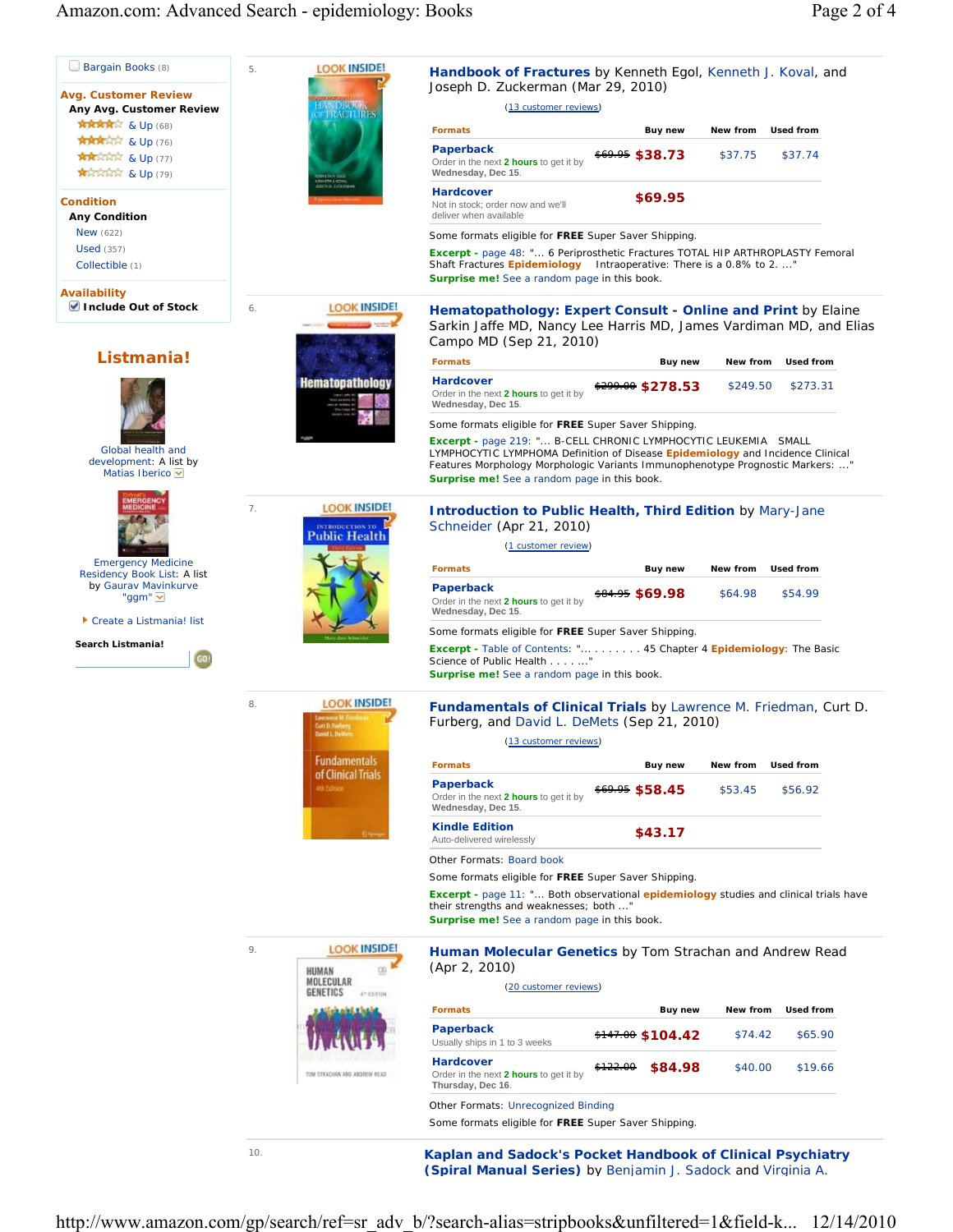## Amazon.com: Advanced Search - epidemiology: Books Page 3 of 4



## Sadock (Apr 1, 2010)

| <b>POCKET HANDROOK OF</b><br><b>Formats</b><br>Buy new<br>New from<br>Used from<br><b>CLINICAL</b><br>PSYCHIATRY<br>Paperback<br>\$38.78<br>\$36.00<br>SADOLIK, AL.<br>SADOLIK, AL.<br>Order in the next 2 hours to get it by<br>Wednesday, Dec 15.<br>Some formats eligible for FREE Super Saver Shipping.<br><b>Excerpt</b> - Front Matter: " summaries of psychiatric disorders, which include key aspects<br>of etiology, epidemiology, clinical features, and treatment"<br>Surprise me! See a random page in this book.<br><b>LOOK INSIDE!</b><br>11.<br>Lyme Disease: The Ecology of a Complex System by Richard S.<br>Ostfeld (Nov 10, 2010)<br>(1 customer review)<br>Used from<br><b>Formats</b><br>Buy new<br>New from<br>vme Diseasc<br><b>Hardcover</b><br>\$39.95 \$26.33<br>\$26.33<br>\$32.00<br>Order in the next 2 hours to get it by<br>THE ECHEDIST OF<br>Wednesday, Dec 15.<br><b>Kindle Edition</b><br>Richard S. Ostfeld<br>\$16.47<br>Auto-delivered wirelessly<br>Some formats eligible for FREE Super Saver Shipping.<br><b>Excerpt</b> - page 3: " the blacklegged tick, Ixodes scapularis. That aspect of Lyme<br>disease epidemiology is uncontroversial. But simply knowing that Lyme bacteria come<br>from "<br><b>Surprise me!</b> See a random page in this book.<br><b>LOOK INSIDE!</b><br>12.<br><b>Inside the Outbreaks: The Elite Medical Detectives of the</b><br>Epidemic Intelligence Service by Mark Pendergrast (Apr 13, 2010)<br>(31 customer reviews)<br><b>Formats</b><br>Buy new<br>New from<br><b>Used from</b><br><b>Hardcover</b><br><del>\$20.00</del> \$16.88<br>\$16.25<br>\$10.50<br>Order in the next 2 hours to get it by<br>Wednesday, Dec 15.<br><b>Kindle Edition</b><br>\$12.55<br>Auto-delivered wirelessly<br>Other Formats: Paperback<br>Some formats eligible for FREE Super Saver Shipping.<br>Excerpt - Copyright: " 2. Epidemiology    Popular works. 3. Epidemiologists |        |
|--------------------------------------------------------------------------------------------------------------------------------------------------------------------------------------------------------------------------------------------------------------------------------------------------------------------------------------------------------------------------------------------------------------------------------------------------------------------------------------------------------------------------------------------------------------------------------------------------------------------------------------------------------------------------------------------------------------------------------------------------------------------------------------------------------------------------------------------------------------------------------------------------------------------------------------------------------------------------------------------------------------------------------------------------------------------------------------------------------------------------------------------------------------------------------------------------------------------------------------------------------------------------------------------------------------------------------------------------------------------------------------------------------------------------------------------------------------------------------------------------------------------------------------------------------------------------------------------------------------------------------------------------------------------------------------------------------------------------------------------------------------------------------------------------------------------------------------------------------------------------------------------------------------------------------------------|--------|
|                                                                                                                                                                                                                                                                                                                                                                                                                                                                                                                                                                                                                                                                                                                                                                                                                                                                                                                                                                                                                                                                                                                                                                                                                                                                                                                                                                                                                                                                                                                                                                                                                                                                                                                                                                                                                                                                                                                                            |        |
|                                                                                                                                                                                                                                                                                                                                                                                                                                                                                                                                                                                                                                                                                                                                                                                                                                                                                                                                                                                                                                                                                                                                                                                                                                                                                                                                                                                                                                                                                                                                                                                                                                                                                                                                                                                                                                                                                                                                            |        |
|                                                                                                                                                                                                                                                                                                                                                                                                                                                                                                                                                                                                                                                                                                                                                                                                                                                                                                                                                                                                                                                                                                                                                                                                                                                                                                                                                                                                                                                                                                                                                                                                                                                                                                                                                                                                                                                                                                                                            |        |
|                                                                                                                                                                                                                                                                                                                                                                                                                                                                                                                                                                                                                                                                                                                                                                                                                                                                                                                                                                                                                                                                                                                                                                                                                                                                                                                                                                                                                                                                                                                                                                                                                                                                                                                                                                                                                                                                                                                                            |        |
|                                                                                                                                                                                                                                                                                                                                                                                                                                                                                                                                                                                                                                                                                                                                                                                                                                                                                                                                                                                                                                                                                                                                                                                                                                                                                                                                                                                                                                                                                                                                                                                                                                                                                                                                                                                                                                                                                                                                            |        |
|                                                                                                                                                                                                                                                                                                                                                                                                                                                                                                                                                                                                                                                                                                                                                                                                                                                                                                                                                                                                                                                                                                                                                                                                                                                                                                                                                                                                                                                                                                                                                                                                                                                                                                                                                                                                                                                                                                                                            |        |
|                                                                                                                                                                                                                                                                                                                                                                                                                                                                                                                                                                                                                                                                                                                                                                                                                                                                                                                                                                                                                                                                                                                                                                                                                                                                                                                                                                                                                                                                                                                                                                                                                                                                                                                                                                                                                                                                                                                                            |        |
|                                                                                                                                                                                                                                                                                                                                                                                                                                                                                                                                                                                                                                                                                                                                                                                                                                                                                                                                                                                                                                                                                                                                                                                                                                                                                                                                                                                                                                                                                                                                                                                                                                                                                                                                                                                                                                                                                                                                            |        |
|                                                                                                                                                                                                                                                                                                                                                                                                                                                                                                                                                                                                                                                                                                                                                                                                                                                                                                                                                                                                                                                                                                                                                                                                                                                                                                                                                                                                                                                                                                                                                                                                                                                                                                                                                                                                                                                                                                                                            |        |
|                                                                                                                                                                                                                                                                                                                                                                                                                                                                                                                                                                                                                                                                                                                                                                                                                                                                                                                                                                                                                                                                                                                                                                                                                                                                                                                                                                                                                                                                                                                                                                                                                                                                                                                                                                                                                                                                                                                                            |        |
|                                                                                                                                                                                                                                                                                                                                                                                                                                                                                                                                                                                                                                                                                                                                                                                                                                                                                                                                                                                                                                                                                                                                                                                                                                                                                                                                                                                                                                                                                                                                                                                                                                                                                                                                                                                                                                                                                                                                            |        |
|                                                                                                                                                                                                                                                                                                                                                                                                                                                                                                                                                                                                                                                                                                                                                                                                                                                                                                                                                                                                                                                                                                                                                                                                                                                                                                                                                                                                                                                                                                                                                                                                                                                                                                                                                                                                                                                                                                                                            |        |
|                                                                                                                                                                                                                                                                                                                                                                                                                                                                                                                                                                                                                                                                                                                                                                                                                                                                                                                                                                                                                                                                                                                                                                                                                                                                                                                                                                                                                                                                                                                                                                                                                                                                                                                                                                                                                                                                                                                                            |        |
|                                                                                                                                                                                                                                                                                                                                                                                                                                                                                                                                                                                                                                                                                                                                                                                                                                                                                                                                                                                                                                                                                                                                                                                                                                                                                                                                                                                                                                                                                                                                                                                                                                                                                                                                                                                                                                                                                                                                            |        |
|                                                                                                                                                                                                                                                                                                                                                                                                                                                                                                                                                                                                                                                                                                                                                                                                                                                                                                                                                                                                                                                                                                                                                                                                                                                                                                                                                                                                                                                                                                                                                                                                                                                                                                                                                                                                                                                                                                                                            |        |
| States Popular "<br><b>Surprise me!</b> See a random page in this book.                                                                                                                                                                                                                                                                                                                                                                                                                                                                                                                                                                                                                                                                                                                                                                                                                                                                                                                                                                                                                                                                                                                                                                                                                                                                                                                                                                                                                                                                                                                                                                                                                                                                                                                                                                                                                                                                    | United |
| « Previous<br><b>Page: 1</b> 2 3<br>Next »                                                                                                                                                                                                                                                                                                                                                                                                                                                                                                                                                                                                                                                                                                                                                                                                                                                                                                                                                                                                                                                                                                                                                                                                                                                                                                                                                                                                                                                                                                                                                                                                                                                                                                                                                                                                                                                                                                 |        |
| <b>Sponsored Links (What's this?)</b>                                                                                                                                                                                                                                                                                                                                                                                                                                                                                                                                                                                                                                                                                                                                                                                                                                                                                                                                                                                                                                                                                                                                                                                                                                                                                                                                                                                                                                                                                                                                                                                                                                                                                                                                                                                                                                                                                                      |        |
| Obtain Your MS Public Health Degree Online From<br>Epidemiology Degree<br>kaplan.edu/publichealth<br>Kaplan University                                                                                                                                                                                                                                                                                                                                                                                                                                                                                                                                                                                                                                                                                                                                                                                                                                                                                                                                                                                                                                                                                                                                                                                                                                                                                                                                                                                                                                                                                                                                                                                                                                                                                                                                                                                                                     |        |
| <b>Advertise on Amazon</b><br>See a problem with these advertisements? Let us know                                                                                                                                                                                                                                                                                                                                                                                                                                                                                                                                                                                                                                                                                                                                                                                                                                                                                                                                                                                                                                                                                                                                                                                                                                                                                                                                                                                                                                                                                                                                                                                                                                                                                                                                                                                                                                                         |        |
| <b>Search Feedback</b>                                                                                                                                                                                                                                                                                                                                                                                                                                                                                                                                                                                                                                                                                                                                                                                                                                                                                                                                                                                                                                                                                                                                                                                                                                                                                                                                                                                                                                                                                                                                                                                                                                                                                                                                                                                                                                                                                                                     |        |
| Did you find what you were looking for?   Yes   No                                                                                                                                                                                                                                                                                                                                                                                                                                                                                                                                                                                                                                                                                                                                                                                                                                                                                                                                                                                                                                                                                                                                                                                                                                                                                                                                                                                                                                                                                                                                                                                                                                                                                                                                                                                                                                                                                         |        |
| If you need help or have a question for Customer Service, please visit the Help Section.                                                                                                                                                                                                                                                                                                                                                                                                                                                                                                                                                                                                                                                                                                                                                                                                                                                                                                                                                                                                                                                                                                                                                                                                                                                                                                                                                                                                                                                                                                                                                                                                                                                                                                                                                                                                                                                   |        |
| Search powered by $A\!\!\!\!\!\!\times\!\!\!\!\!\times$                                                                                                                                                                                                                                                                                                                                                                                                                                                                                                                                                                                                                                                                                                                                                                                                                                                                                                                                                                                                                                                                                                                                                                                                                                                                                                                                                                                                                                                                                                                                                                                                                                                                                                                                                                                                                                                                                    |        |